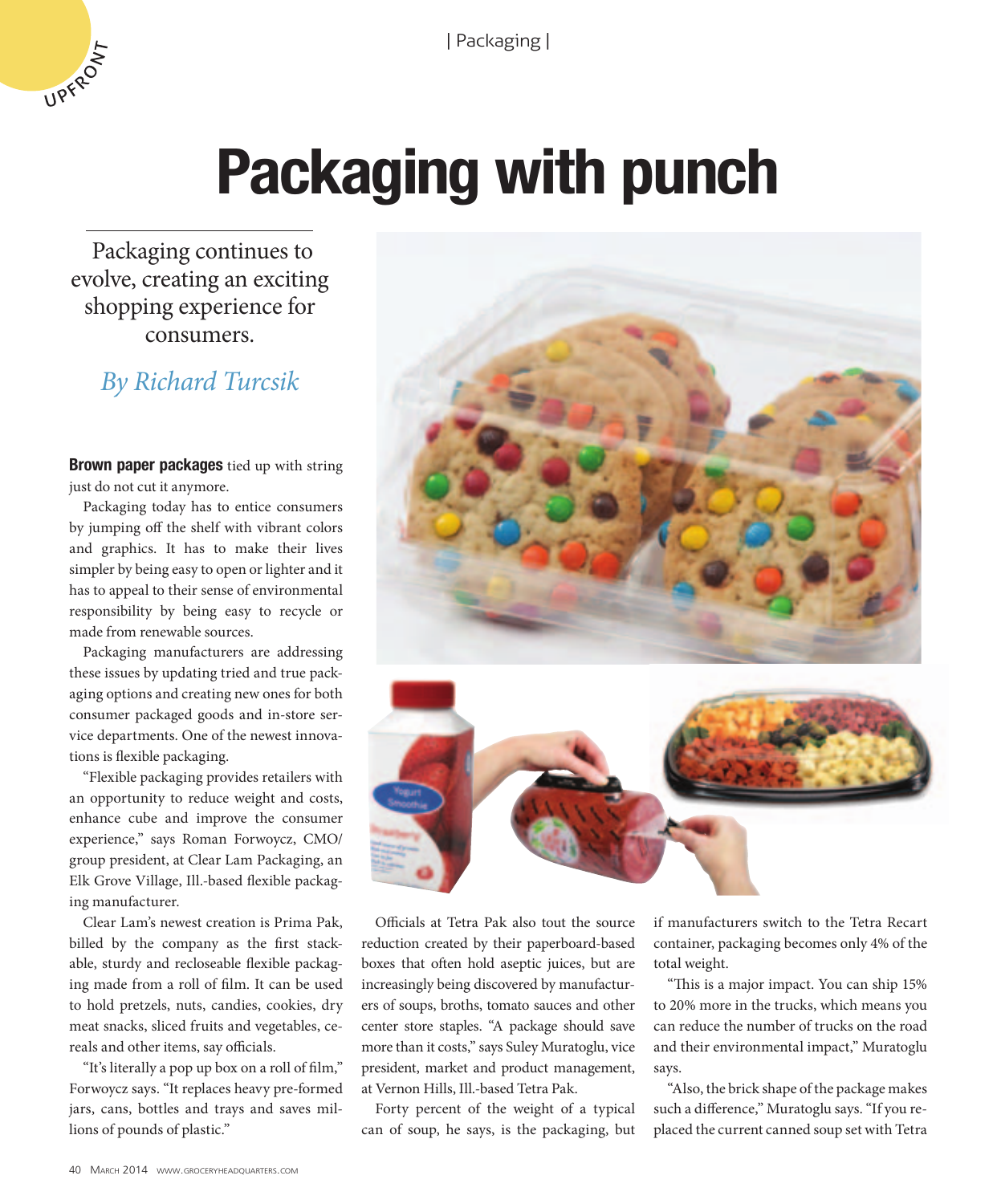Pak packaging, keeping the same products, brands and number of facings, you would actually open up about 40% more shelf space. That turns back to the retailer as additional

UPFROXT

selling space that could be utilized for additional products and be a revenue builder."

Flexible film is also being used in the standup pouches housing a wide range of products, including soups, granola and cereals.

"While consumers still see many tin cans, cardboard boxes and glass jars on the grocery store shelves, the evolution of the industry

## **Awarding packaging innovation**

**PACKAGING HAS TO BE UPDAT-ED** from time to time, and so do packaging competitions.

DuPont has updated the criteria for its annual DuPont Awards for Packaging Innovation contest, an annual global

event now celebrating its 26th year.

"The last few years focused heavily on sustainability, but what we've done this year, which is really exciting, is that we are changing the criteria for judging," says Yasmin Siddiqi, global marketing director, DuPont Packaging, based in Wilmington, Del.

The new judging criteria include Technological Advancement, examining new and/or clever use of materials, new technological integration, creative configuration and/or assembly and increased pro-

> duction and/or distribution efficiency. Also being looked at is

Responsible Packaging, which examines the responsible use of materials, clean and efficient energy consumption, reduction in product and package waste and how the packaging benefits the greater good.

The third judging criteria is the Enhanced User Experience, looking at how the packaging fulfills a user need



Three levels of awards are presented: Diamond, Gold and Silver. Entrants do not have to use DuPont products.

"The awards are about recognizing innovation," Siddiqi says. "Hopefully that is a way to enable knowledge sharing amongst the winners, but more importantly among the industry. When you share your knowledge with the industry that serves as a catalyst to spark future innovation."

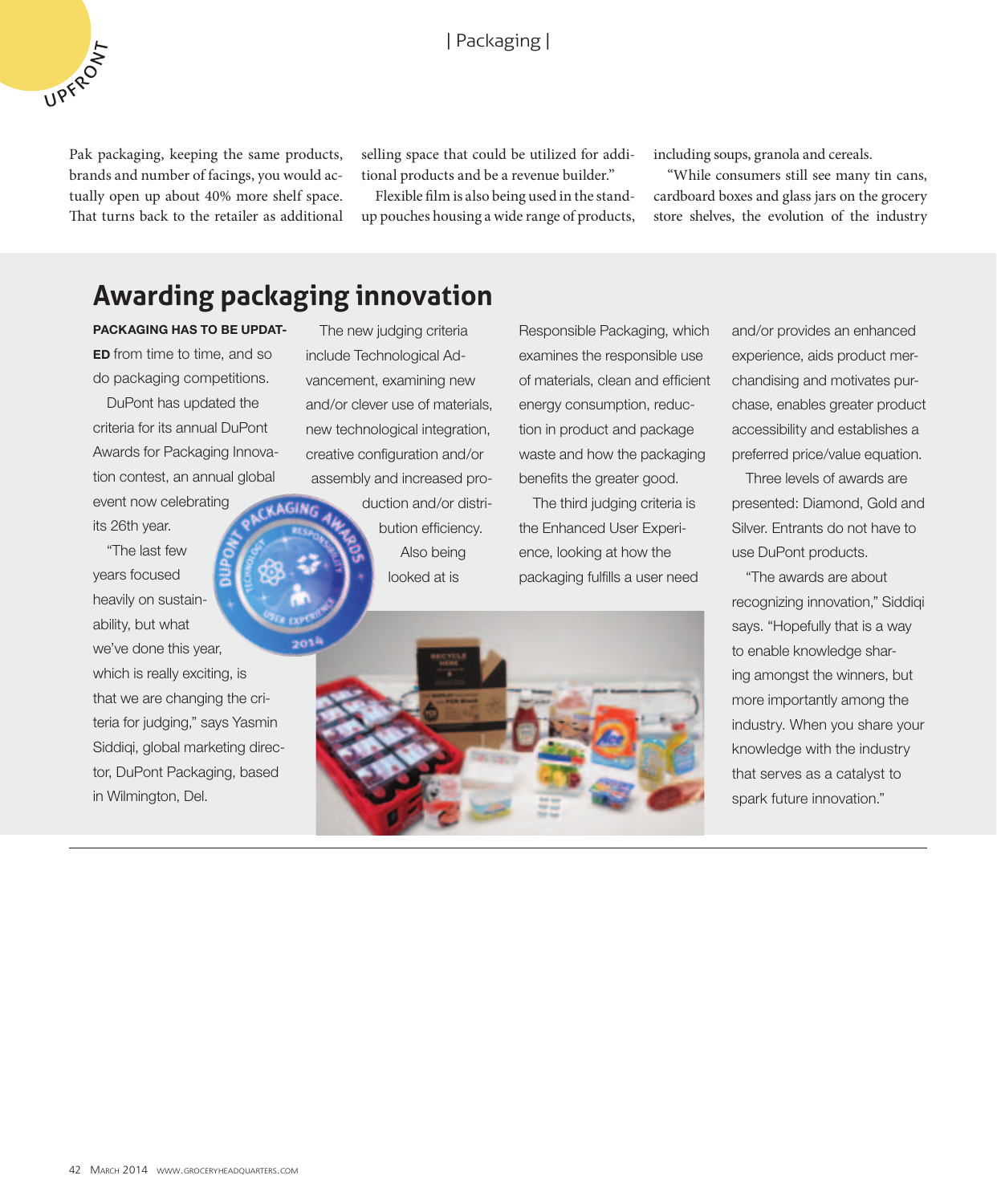#### | Packaging |

now includes various types of flexible packaging," says Cheryl Miller, director of operations, at Flair Flexible Packaging Corp., based in Appleton, Wis. "While the traditional types of packaging still have practical applications, flexible packaging offers many advantages."

UPFRO IT

Miller says those include lower costs than traditional options, lighter weight and smaller package size, re-sealable options, appealing graphics, various shapes, barrier properties and valving capabilities.

Then there is the convenience factor.

"As consumers are on the go more than ever, convenience in food packaging is important," Miller says. "Placing food in microwavable pouches that self-vent or retort pouches where the food can be re-heated within the package is an attractive option for today's time-constrained consumers."

Many consumers also put the environment front and center. That is why old-fashioned



packaging options, like steel cans and glass jars are still going strong.

"Steel cans have a 71% recycling rate, which is the highest of any food packaging," says Sherrie Rosenblatt, vice president, marketing and communications, at the Can Manufacturers Institute, based in Washington, D.C. "Aluminum cans have a 65% recycling rate—the most of any beverage container—and each can contains an average of 68% recycled content."

Rosenblatt says 122 billion cans are generated annually in the U.S., and studies show that cans outperform alternative packaging twoto-one in sales per item. "The canned food category exceeds the grocery category average margin of 32.1% vs. 27.5%," she says.

There is good news for glass too.

"We are holding our own when it comes to packaging and have actually seen some uptick in a return to glass for some non-alcoholic beverages, like sodas and teas," says Lynn Bragg, president of the Glass Packaging Institute, based in Alexandria, Va.

"As companies look into sustainability, they will see that glass is 100% recyclable and can be recycled over and over in perpetuity," Bragg says. "A key advantage of glass is that it is widely recognized as being a totally safe packaging medium and is ideal for storing foods."

And glass is being made even more envi-